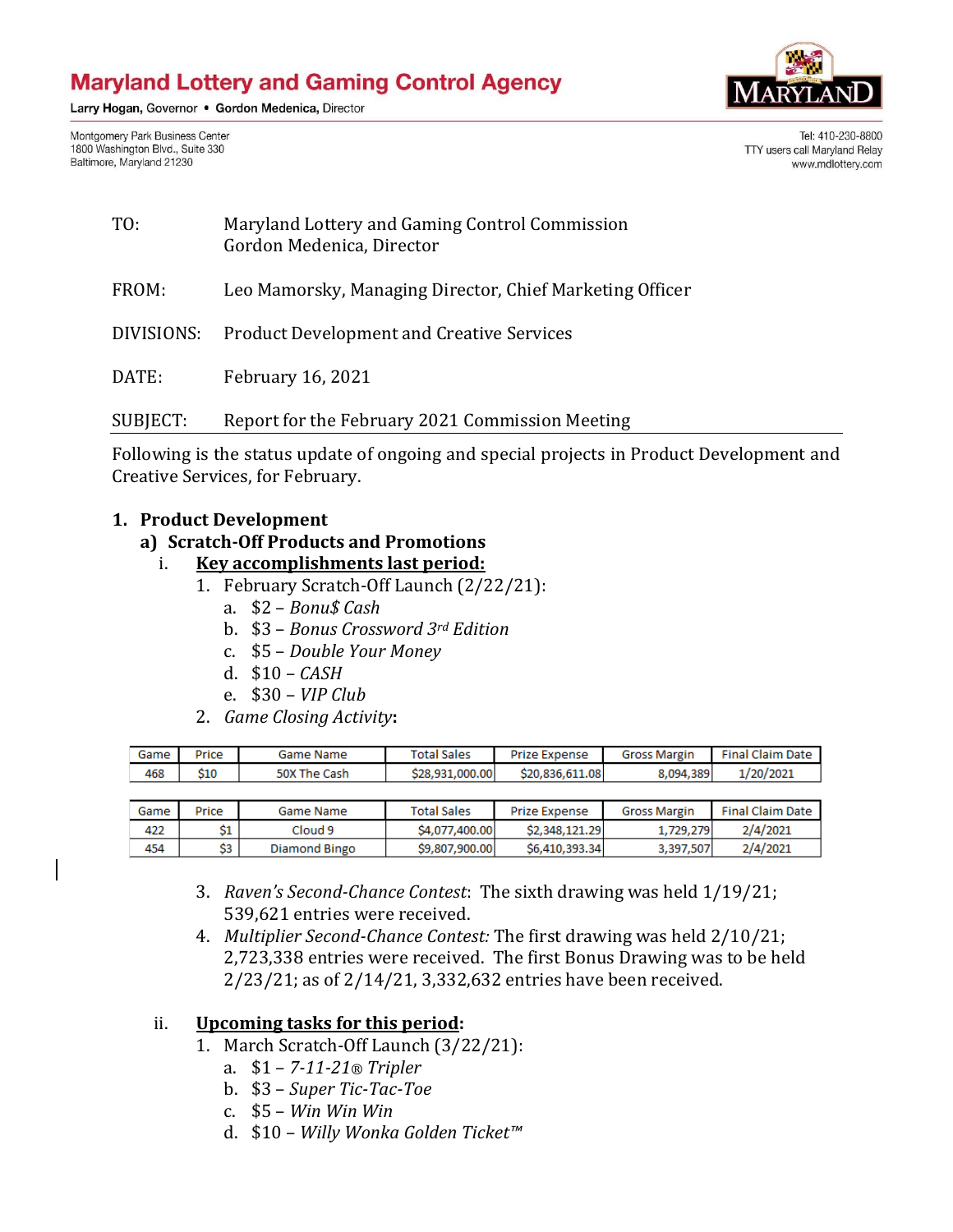Larry Hogan, Governor . Gordon Medenica, Director

Montgomery Park Business Center 1800 Washington Blvd., Suite 330 Baltimore, Maryland 21230



Tel: 410-230-8800 TTY users call Maryland Relay www.mdlottery.com

- 2. *Multiplier Second-Chance Contest:* The second drawing will be held 3/3/21; as of 2/14/21, 3,332,632 entries have been received.
- 3. *Willy Wonka Golden Ticket™ Second-Chance Contest*: Players may enter nonwinning Willy Wonka Golden Ticket™ tickets into My Lottery Rewards to win a trip for two to Las Vegas and \$1,000 cash (8 drawings = 8 winners). In Las Vegas, the winner will be admitted into the EVERLASTING MILLION CHALLENGE™ where they will have the chance to win a cash prize from one thousand dollars (\$1,000) up to a lifetime prize of one million dollars (\$1,000,000) a year*.* Entries will not be cumulative.

## **b) FAST PLAY Products and Promotions**

## i. **Upcoming tasks for this period:**

- 1. March FAST PLAY Launch (3/8/21) a. \$5 *– Home Run Riches*
- 2. *Home Run Riches FAST PLAY Contestant of the Game Second-Chance Promotion:* Beginning 3/8/21, players may enter winning and non-winning Home Run Riches FAST PLAY tickets into My Lottery Rewards and receive one (1) entry into the second chance promotion. There will be 6 drawings. The winners will be chosen for prizes of \$500 cash and become a Contestant of the Game and win an additional \$500 for every home run scored by an Orioles player.
- 3. *FAST PLAY Game Closing*: The first batch of FAST PLAY games are planned to close on Monday, March 8th. Six (6) games are scheduled to close at system shut down on 3/8/21. One additional game, due to its progressive top prize, will close after the next top prize is won after  $3/8/21$ .

## **2. Creative Services**

## **a) Traditional Advertising**

## **i. Key accomplishments:**

- 1. *X the Cash Family of Games*: Completed production of all *X the Cash Family of Games* creative assets, including television and radio spots, digital and social, and out-of-home. The statewide media plan began running on 1/25 and will continue through 2/28.
- 2. *\$10 Cash* and *\$30 VIP Club*: Approved a media plan that will support the launch of *\$10 CASH* and *\$30 VIP Club*. The media will run from 2/22 – 3/28 and consists of digital out-of-home, pre-roll video, large digital units, and social. Creative development for all materials has been completed.
- 3. *Home Run Riches – FAST PLAY:* Working with GKV and 9Rooftops to develop plans to launch the *Home Run Riches FAST PLAY* game on 3/8. The primary support for this game will come through the *Orioles* and *MASN-TV* sponsorships, but other market-wide assets are being considered.
- 4. *Willy Wonka*: Finalized the *Willy Wonka* point-of-sale as well as the 30-second and 15-second television spots. Continuing to work on all other creative assets and the development of the media plan.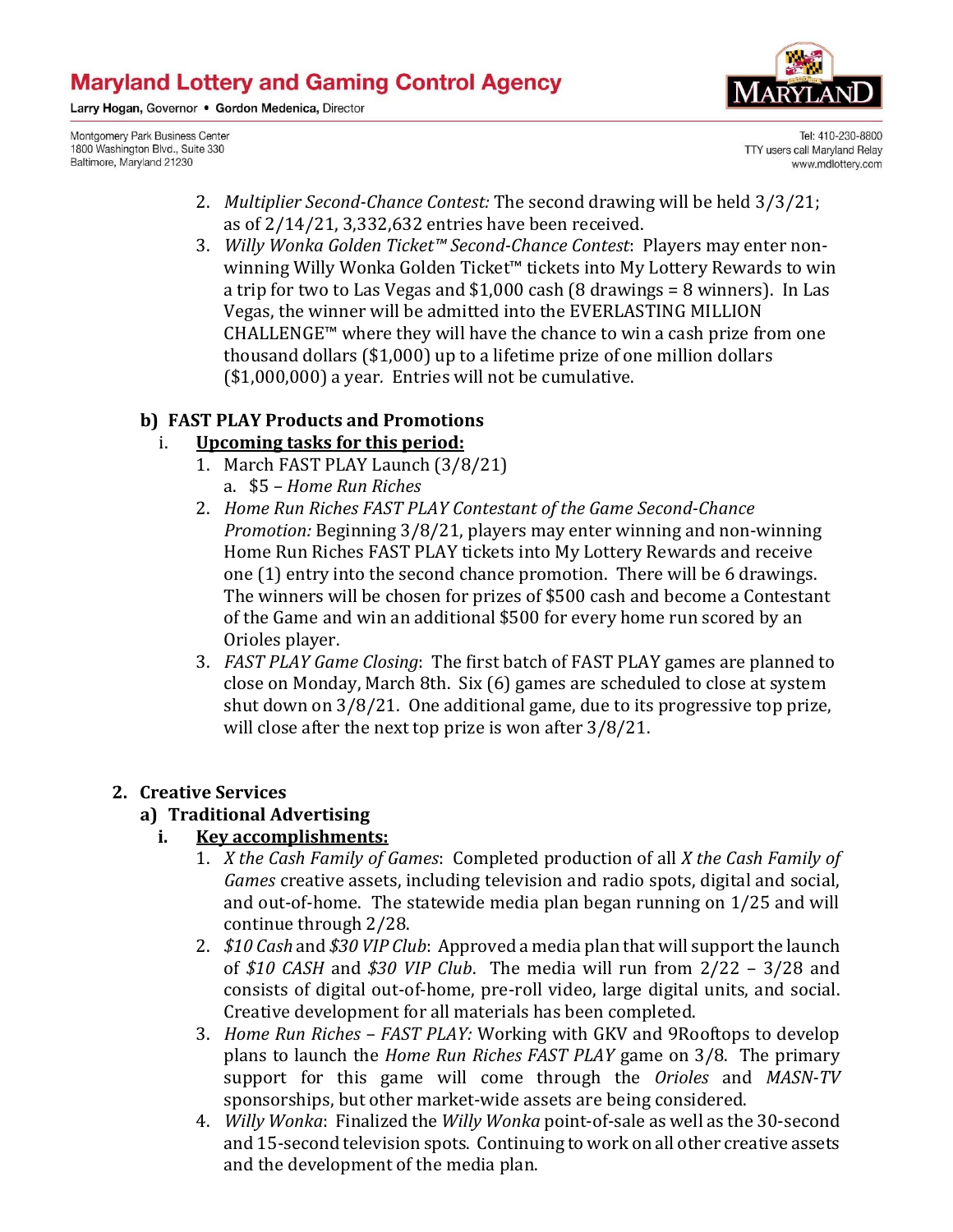Larry Hogan, Governor . Gordon Medenica, Director

Montgomery Park Business Center 1800 Washington Blvd., Suite 330 Baltimore, Maryland 21230



Tel: 410-230-8800 TTY users call Maryland Relay www.mdlottery.com

- 5. *FAST PLAY April Launch*: Working with GKV and 9Rooftops to develop a campaign that will support the *FAST PLAY* games scheduled to launch on 4/5.
- 6. *Play Responsibly*: Working with GKV to produce new *Play Responsibly* creative materials that will debut in March 2021 in support of *Problem Gambling Awareness Month*. The new creative materials deliver the "Play Responsibly" message in a positive tone.

#### ii. **Upcoming tasks:**

- 1. *\$10 Cash* and *\$30 VIP Club*: Complete production of the digital units, pre-roll video and social media posts for the *\$10 Cash* and *\$30 VIP Club* campaign.
- 2. *Home Run Riches – FAST PLAY:* Finalize marketing materials needed to support the launch of the *Home Run Riches FAST PLAY* game.
- 3. *Willy Wonka*: Finalize the media plan and a few remaining creative assets (radio and digital OOH) for the launch of *Willy Wonka*.
- 4. *FAST PLAY April Launch:* Finalize the media plan that will support the launch of the *FAST PLAY* games on 4/5. Continue to work with GKV to develop a new *FAST PLAY* creative campaign.
- 5. *Play Responsibly*: Finalize production of all *Play Responsibly* creative materials and the media plan for the March effort.
- 6. *Loaded Family of Games Scratch-Offs*: Work with GKV and 9Rooftops to begin planning for the launch of the *Loaded FOG Scratch-Offs*.
- 7. *Orioles and MASN*-TV: Continue working with the *Orioles* and *MASN-TV* to implement sponsorships for the 2021 *Orioles* season. The Lottery plans to continue with the *Contestant of the Game* second-chance promotion in 2021.

## **b) My Lottery Rewards**

## **i. Key accomplishments:**

- 1. 54,594 players engaged with *My Lottery Rewards* during January 2021; up 20% vs. December 2020.
- 2. Fueled by the large jackpots, the MLR program had 49,746 new registrants in January 2021; up 105% vs. December 2020.
- 3. We saw 83,075 MLR App users in January 2021; 29,696 of these were new users.
- 4. When compared to December of 2020, the number of players entering their first ticket increased 86% across all demographics.
- 5. Implemented and/or maintained three second chance promotions and twelve points-for-drawings promotions in December.

## **ii. Upcoming Tasks:**

- 1. Implement new prize reveal graphics for players reaching MLR achievements.
- 2. Continue to implement push notifications and emails in line with the CRM strategy.
- 3. Maintain player communication for Prize Point conversion to Draw Points.